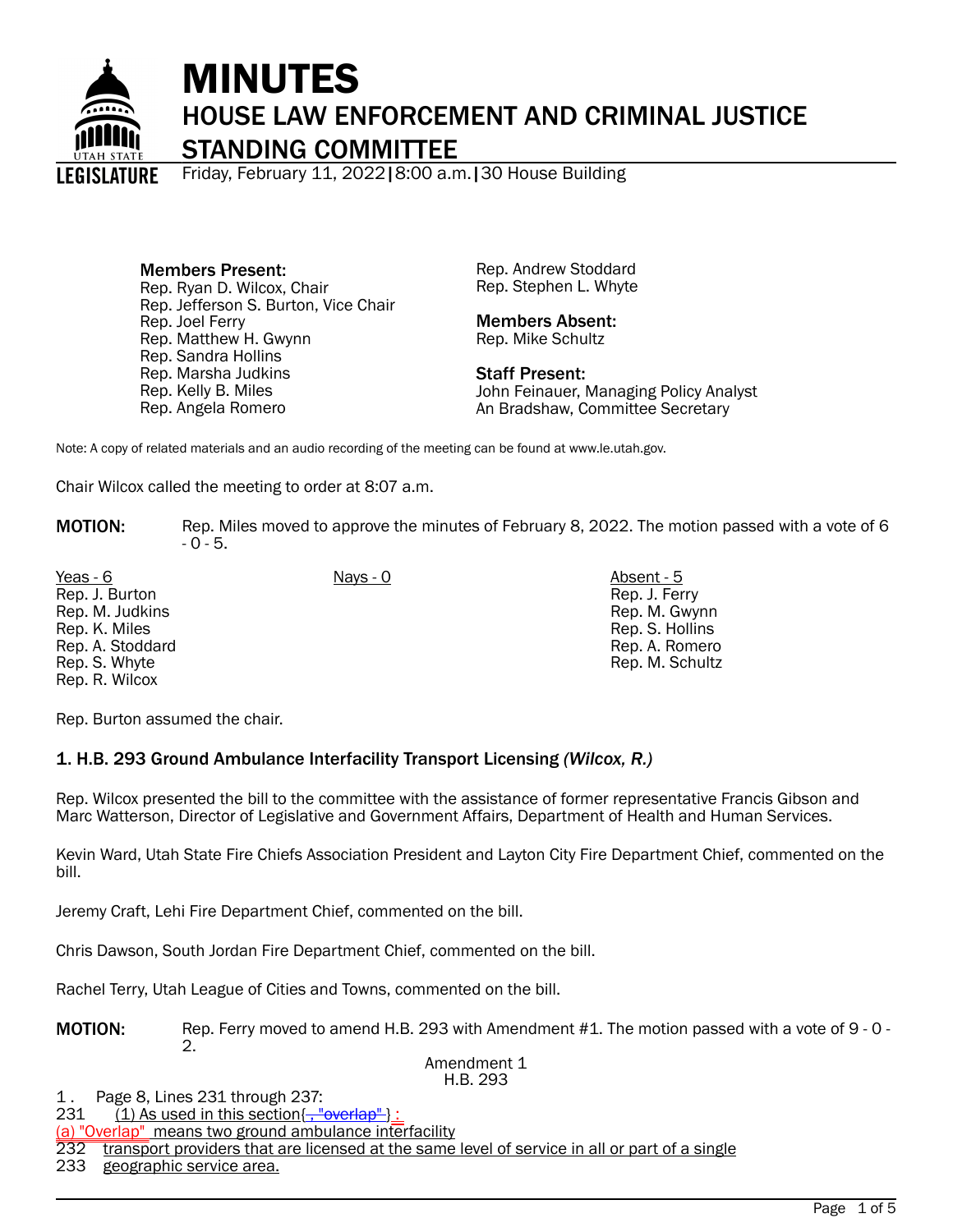## HOUSE LAW ENFORCEMENT AND CRIMINAL JUSTICE STANDING COMMITTEE **FEBRUARY 11, 2022**

(b) "Overlay" means two ground ambulance interfacility transport providers that are licensed at a different level of service in all or part of a single geographic service area.<br>234 – [(6)] (2) Notwithstanding the exclusive geographi

 $234$  [(6)] (2) Notwithstanding the exclusive geographic service requirement of Section<br>235 26-8a-402, the department [may amend one or more licenses after a resolution is

- 235 26-8a-402, the department [<del>may amend one or more licenses after a resolution is reached or an</del><br>236 adjudicative proceeding has been held to allow: I shall recognize overlap and overlay ground amb
- adjudicative proceeding has been held to allow: shall recognize overlap and overlay ground ambulance
- 237 interfacility transport licenses that existed on or before May 4, 2022.

2 . Page 8, Line 242 through Page 9, Line 245:

- (3) The department may, without an adjudicative proceeding, amend an existing overlay ground
- 243 ambulance interfacility transport license that creates a new overlap if the existing ground
- 244 ambulance interfacility transport provider meets the requirements described in Subsection
- 245 26-8a-404(4).

Yeas - 9 Nays - 0 Absent - 2 Rep. J. Burton Rep. J. Ferry Rep. S. Hollins Rep. M. Judkins Rep. K. Miles Rep. A. Romero Rep. A. Stoddard Rep. S. Whyte Rep. R. Wilcox

MOTION: Rep. Ferry moved to pass H.B. 293 out favorably as amended. The motion passed with a vote of 9 -  $0 - 2.$ 

Rep. M. Gwynn Rep. M. Schultz

Rep. M. Gwynn Rep. M. Schultz

Yeas - 9 Nays - 0 Absent - 2 Rep. J. Burton Rep. J. Ferry Rep. S. Hollins Rep. M. Judkins Rep. K. Miles Rep. A. Romero Rep. A. Stoddard Rep. S. Whyte Rep. R. Wilcox

# 2. H.B. 123 Use of Force Revisions *(Birkeland, K.)*

Rep. Kera Birkeland presented the bill to the committee.

Bret Webster, resident, spoke in support of the bill.

Kara Cope, resident, spoke in support of the bill.

Levy Woodruff, resident spoke in support of the bill.

Jeff Buhman, Statewide Association of Prosecutors Executive Director, spoke in support of the bill.

Rae Duckworth, resident, spoke in support of the bill.

Leah Hansen, resident, spoke in support of the bill.

**MOTION:** Rep. Hollins moved to amend H.B. 123 with Amendment #1. The motion passed with a vote of 8 - 0 - 3.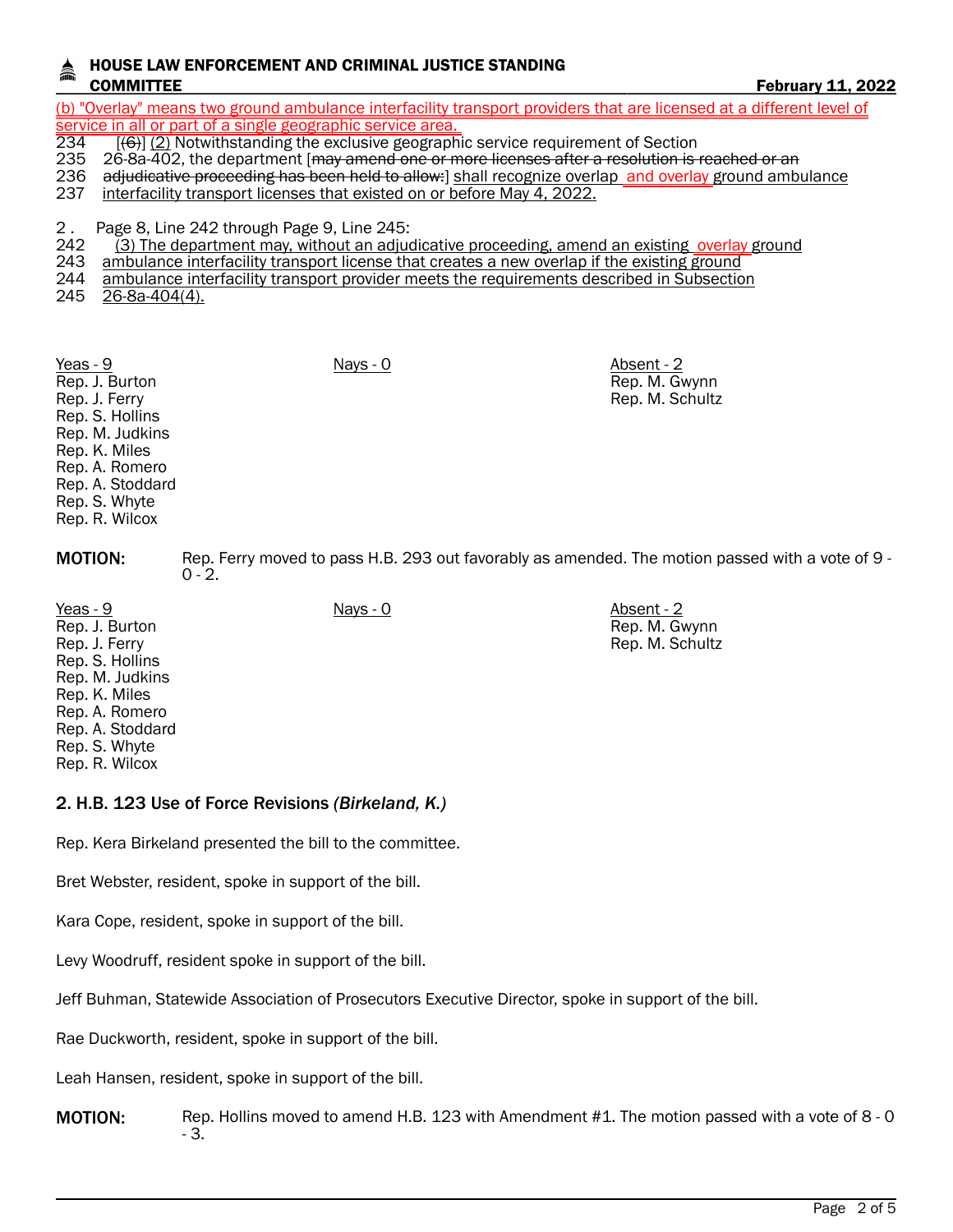### HOUSE LAW ENFORCEMENT AND CRIMINAL JUSTICE STANDING COMMITTEE **FEBRUARY 11, 2022**

Amendment 1 H.B. 123

1 . Page 2, Lines 48 through 51:

48 (3) If feasible, [a verbal warning should be given by the officer] prior to any use of

- 49 deadly force under Subsection (2)(b) or (2)(c), a peace officer  $\{\text{shall}\}\$  may identify himself or herself
- 50 as a peace officer and give a clear oral warning of his or her intent to use a firearm or other

51 physical force.

2. Page 4, Lines 111 through 118:<br>111 (6) Once a criminal investigati

111 (6) Once a criminal investigation is turned over from law enforcement,  $\{$ all 112 investigations l the county or district attorney's findings or analyses into an investigations } the county or district attorney's findings or analyses into an officer's use of force shall be completed within 180 days of the {incident

113 **occurring } turnover. If { an investigation } the findings or analyses is not { completed } published within 180** days of the turnover , the county or district attorney

- 114 shall post a public statement on the county or district attorney's website stating a reasonable<br>115 estimate when the f-investigation-) findings or analyses will be complete and the reason for the
- 115 estimate when the { investigation } findings or analyses will be complete and the reason for the delay.<br>116 (7) Subject to the requirements of Title 63G. Chapter 2. Government Records Access
- (7) Subject to the requirements of Title 63G, Chapter 2, Government Records Access
- 117 and Management Act, { all investigative reports and any } the county or district attorney's resulting findings or analyses shall be

Rep. M. Gwynn Rep. M. Schultz Rep. R. Wilcox

118 published on the county or district attorney's website within five business days of completion.

Yeas - 8 Nays - 0 Absent - 3 Rep. J. Burton Rep. J. Ferry Rep. S. Hollins Rep. M. Judkins Rep. K. Miles Rep. A. Romero Rep. A. Stoddard Rep. S. Whyte

**MOTION:** Rep. Romero moved to pass H.B. 123 out favorably as amended. The motion passed with a vote of  $8 - 0 - 3$ .

Yeas - 8 Nays - 0 Absent - 3 Rep. J. Burton Rep. J. Ferry Rep. S. Hollins Rep. M. Judkins Rep. K. Miles Rep. A. Romero Rep. A. Stoddard Rep. S. Whyte Rep. M. Gwynn Rep. M. Schultz Rep. R. Wilcox

## 3. H.B. 325 Mental Health Support and Law Enforcement Co-response *(Stoddard, A.)*

Rep. Stoddard presented the bill with the assistance of Sgt. Jodie Sampson, Unified Police Department Metro Mental Health Unit.

Ross VanVranken, Behavioral Health Crisis Commission Chair and Huntsman Mental Health Institute Executive Director, commented on the bill.

Mark Moffitt, criminal defense lawyer, spoke in support of the bill.

Andrew Riggle, Disability Law Center, commented on the bill.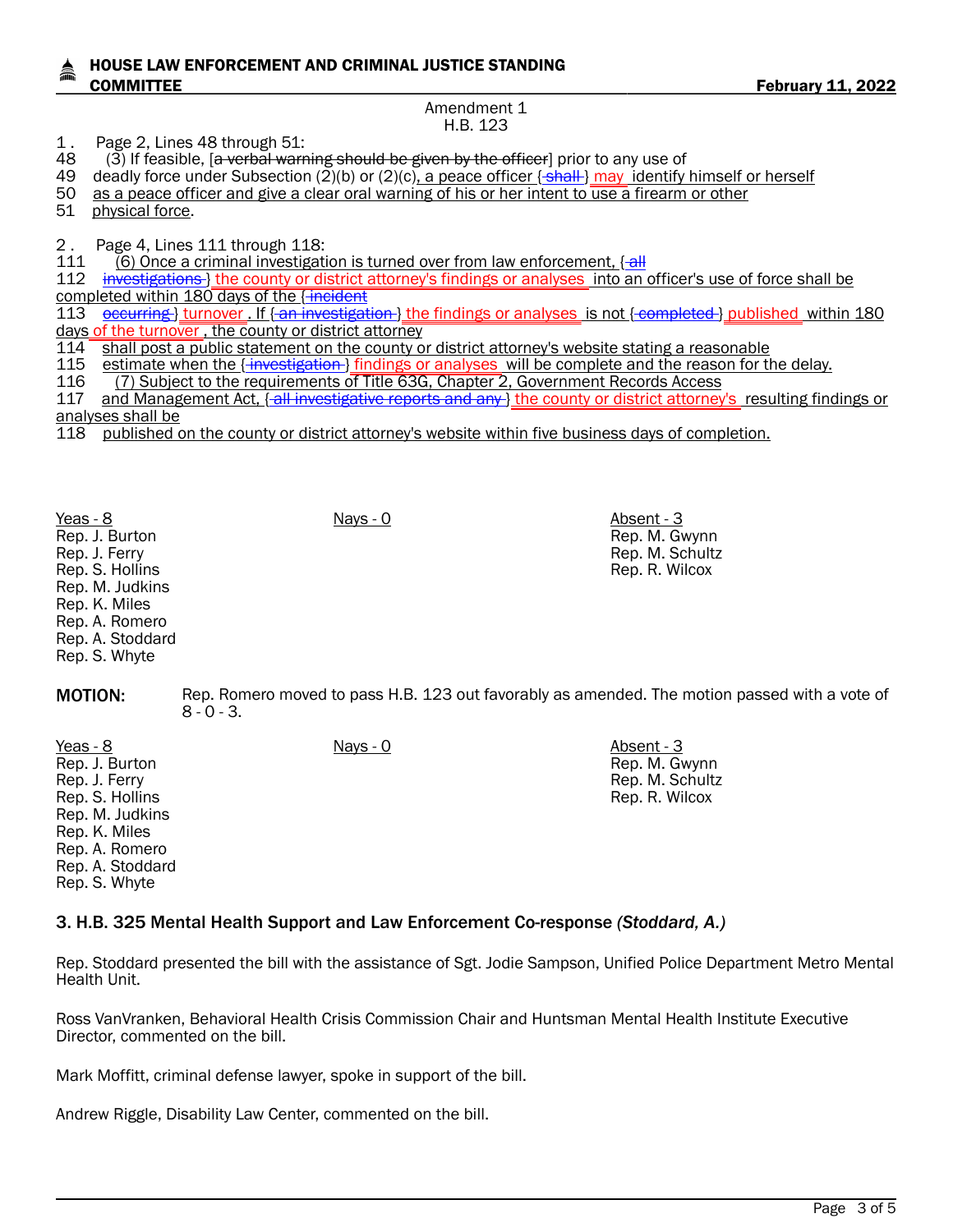Brett Baker, resident, spoke in support of the bill.

Kara Cope spoke in support of the bill.

John Park, League of Cities and Towns, spoke in support of the bill.

Bret Webster spoke in support of the bill.

Rae Duckworth spoke in support of the bill.

MOTION: Rep. Judkins moved to pass H.B. 325 out favorably. The motion passed with a vote of 7 - 0 - 4.

| Absent - 4       |
|------------------|
| Rep. M. Gwynn    |
| Rep. M. Schultz  |
| Rep. A. Stoddard |
| Rep. R. Wilcox   |
|                  |
|                  |
|                  |
| Nays - 0         |

## 4. S.B. 123 Criminal Code Recodification *(Mayne, K.)*

**MOTION:** Rep. Ferry moved to saunter. The motion passed with a vote of 7 - 0 - 4.

| Yeas - 7        | Nays - 0 | Absent - 4       |
|-----------------|----------|------------------|
| Rep. J. Burton  |          | Rep. M. Gwynn    |
| Rep. J. Ferry   |          | Rep. M. Schultz  |
| Rep. S. Hollins |          | Rep. A. Stoddard |
| Rep. M. Judkins |          | Rep. R. Wilcox   |
| Rep. K. Miles   |          |                  |
| Rep. A. Romero  |          |                  |
| Rep. S. Whyte   |          |                  |
|                 |          |                  |

This item was not heard.

## 5. S.B. 124 Criminal Code Recodification Cross References *(Mayne, K.)*

This item was not heard.

The committee sauntered.

Rep. Wilcox resumed the chair and called the meeting back to order.

## 6. H.B. 260 Law Enforcement Recording Release Amendments *(Wheatley, M.)*

Rep. Mark Wheatley presented the bill with the assistance of Will Carlson, Salt Lake County District Attorney's Office.

David Spatafore, representing Chiefs of Police Association, spoke in support of the bill.

Levy Woodruff commented on the bill.

Bret Webster spoke in support of the bill.